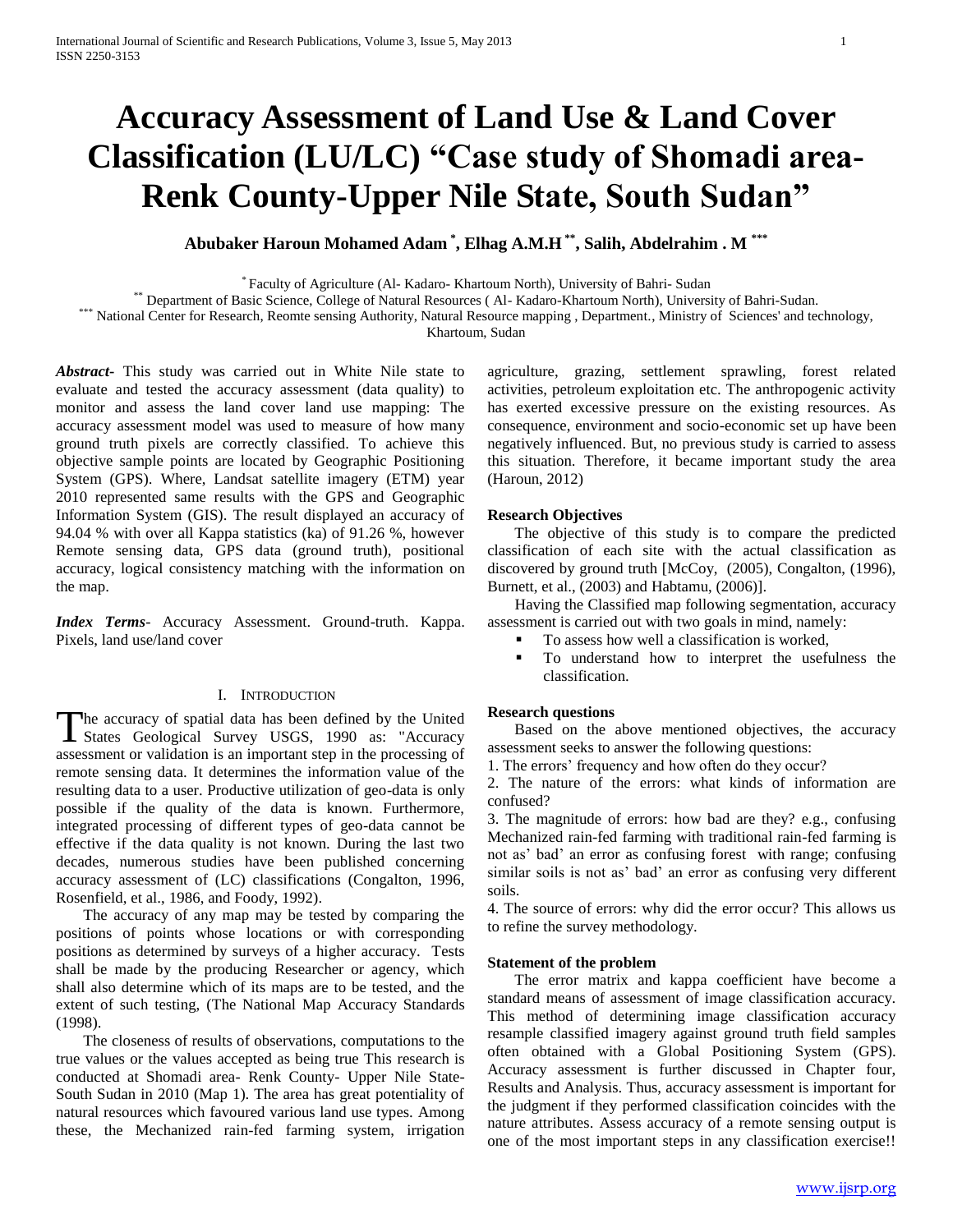Without an accuracy assessment the output or results is of little value. In many studies, the created thematic maps do not coincide with the natural location maps. This happens due to error from the expressed number of sample units (pixels) assigned to a particular category relative to actual category as indicated by reference data.

## II. STUDY AREA

 The study area situated in Renk County-Upper Nile State-South Sudan. It lies at latitudes 11° 29' 11.76" N - 32° 43' 39.45"E and longitudes 11° 43' 40.62" N - 32° 48' 16.59"E with total area of 169,283.79 ha. (Fig.1) (Haroun, 2012). The study area has huge potentiality of natural resources such as forest, range, animal resources, game, water resources, fertile soil and arable cultivable land, fisheries, etc. Therefore, it became attractive to investors.



**Fig (1) Location map of the study area**

# **III.** METHODOLOGY

## **Ground Control Point Establishment:**

 In parallel to the remote sensing work; field work is carried to collect data. The field data is collected by measurements approach. Before commencing the field measurement as a prerequisite; reconnaissance in the form of three field trips. During these field trips, points are selected. Measurements to soil,

vegetation and fixing corner points for the boundaries of the study area. The details of all above are illustrated below:

 During the second trip, both Ground Control Points (GCPs) and the Area of Interest (AOI) of study area are selected, demarcated & measured by Global Positioning System (GPS). This is done to get an accurate reading for the specific locations for samples positions. In each position 3-4 readings of the GPS are taken. Each Positional measurement is averaged. Alleviations are obtained in field in feet; then, converted to meters  $(1$  Foot =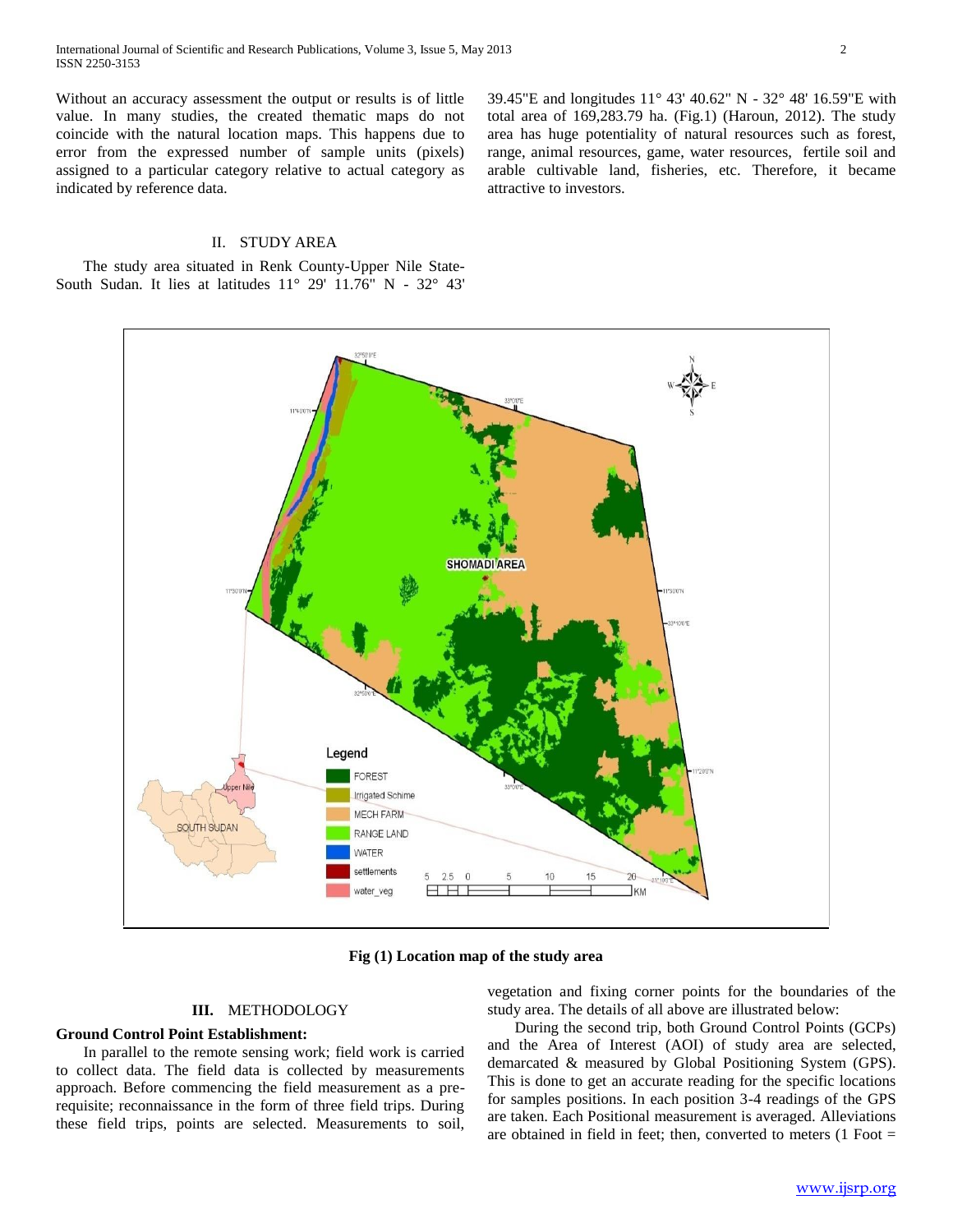0.3048 meters). Alleviations are obtained in field in feet; then, converted to meters  $(1$  Foot = 0.3048 meters).

 Systematic sample is taken to evaluate the accuracy of the LULC classification as well as soil type of the study area. SPOT-5 map of 2010 and ERDAS imagery version 9.1 are used (Fig.2) The procedure for accuracy assessment: The accuracy assessment is carried out in the following manner:

- Reference data is collected by GPS. Class types are then determined at specific locations which are known as ground truth (Table 1).
- Reference data is compared to map to find out if the class type on classified map equals to class type determined from reference data (Table1).
- Sample size, sample number: In this study sample size of 288 is taken. Sampling method – the systematic-non aligned sampling (a grid provides even distribution of randomly placed GPS ground truth) method is used.
- The data is summarized and quantified by using error matrix (Table 1). The result is presented in a table which displays the followings:

 Total Accuracy: Number of correct plots / total number of plots:

- Diagonals represent sites classified correctly according to reference data.
- Off-diagonals are mis-classified.
- The problem with total accuracy is that the summary value is an average which does not reveal if error is evenly distributed between classes or if some classes are really bad and some really good, therefore, it includes other forms, and these are: User's accuracy. It corresponds to error of commission (inclusion): example 1 mechanized farm and 3 forest sites included erroneously in rangeland category. Producer's accuracy this corresponds to error of omission (exclusion), example 7 swamp area (vegetation in wetland) and 1 water body sites omitted from irrigated agriculture category.
- $\Rightarrow$  User's Accuracy: From the perspective of the user of the classified map, how accurate is the map?
- For a given class, how many of the pixels on the map are actually what they say they are?
- Calculated as: Number correctly identified in a given map class / Number claimed to be in that map class.
- $\Rightarrow$  Producer's Accuracy: From the perspective of the maker of the classified map, how accurate is the map?
- For a given class in reference plots, how many of the pixels on the map are labeled correctly?
- Calculated as: Number correctly identified in ref. plots of a given class / Number actually in that reference class.
- $\Rightarrow$  Kappa: Estimated as  $(\hat{K})$ . It reflects the difference between actual agreement and the agreement expected by chance.

 Kappa of 0.75 means there is 75% better agreement than by chance alone

# $Kappa = observed accuracy - chance agreement$

1- Chance agreement

- Observed accuracy determined by diagonal in error matrix.
- Chance agreement incorporates off-diagonal.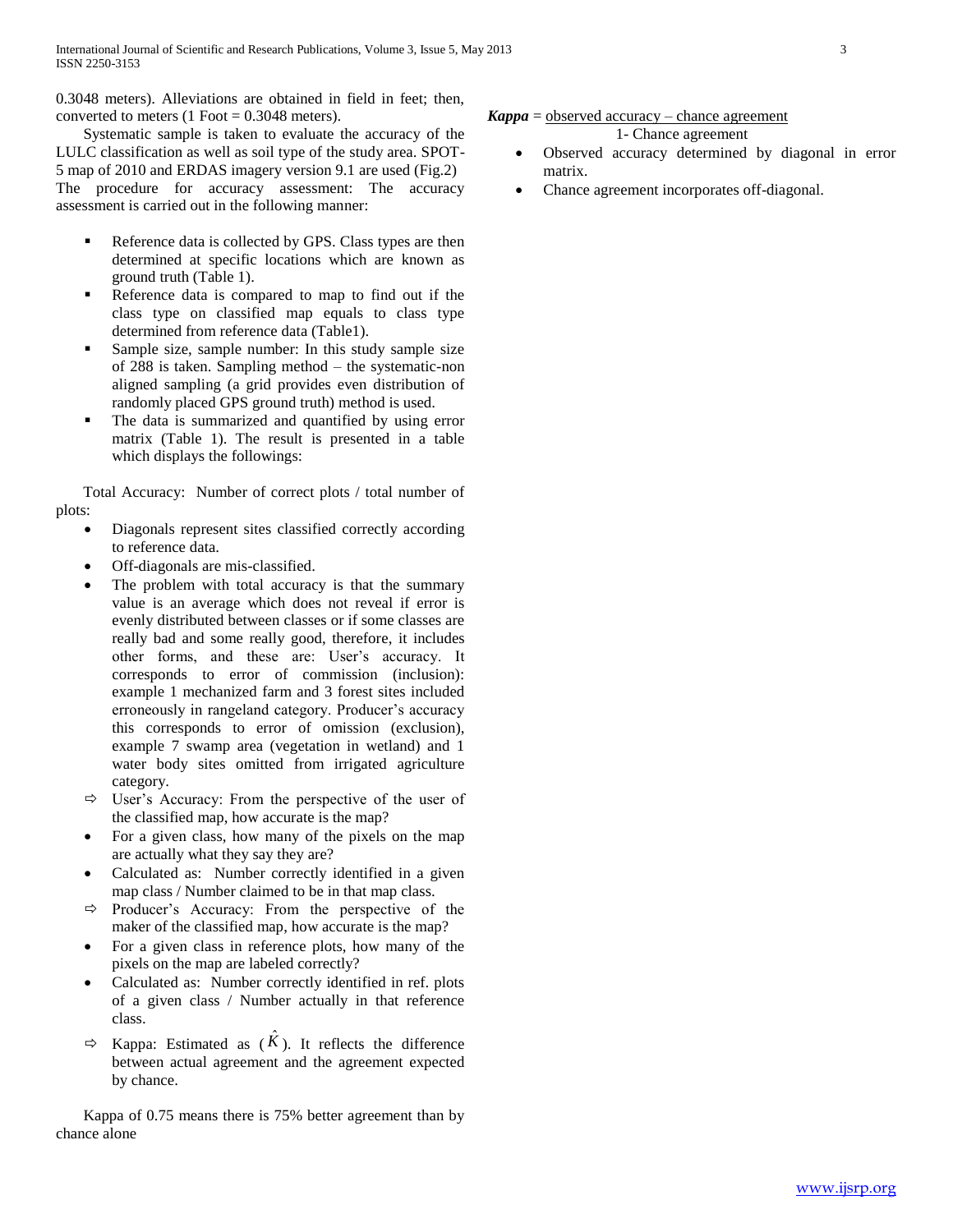

**Fig.2: ERDAS accuracy assessment viewer**

| Reference Data: Geo-referenced Raster Image of year 2010 |                |                |                  |                |                |          |          | Percent        |                         |           |
|----------------------------------------------------------|----------------|----------------|------------------|----------------|----------------|----------|----------|----------------|-------------------------|-----------|
|                                                          |                |                |                  |                |                |          |          |                | CE                      | <b>UA</b> |
| Classificatio                                            | Forest         | Irrigate       | <b>M.rainfed</b> | Range          | Water          | Setttel. | swamps   | <b>Total</b>   |                         |           |
| n                                                        |                | Agric.         | Agric.           |                | bodies         |          |          |                |                         |           |
| Forest                                                   |                | $\Omega$       | $\overline{c}$   | $\overline{2}$ | $\Omega$       | $\Omega$ | $\Omega$ | 72             | 5.56                    | 94.44     |
|                                                          | 68             |                |                  |                |                |          |          |                |                         |           |
| Irrigated                                                | $\theta$       | 04             | $\Omega$         | $\theta$       | $\theta$       | $\Omega$ | $\Omega$ | $\overline{4}$ | $\theta$                | 100       |
| agric.                                                   |                |                |                  |                |                |          |          |                |                         |           |
| M.rainfed                                                | $\overline{4}$ | $\theta$       | 73               | 5              | $\Omega$       | $\Omega$ | $\Omega$ | 82             | 18.29                   | 89.02     |
| Agric.                                                   |                |                |                  |                |                |          |          |                |                         |           |
| Range                                                    | 3              | $\Omega$       |                  | <b>119</b>     | $\Omega$       | $\Omega$ | $\Omega$ | 123            | 21.14                   | 96.75     |
| Water bodies                                             | $\Omega$       | $\Omega$       | $\Omega$         | $\Omega$       | 02             | $\Omega$ | $\Omega$ | 2              | $\Omega$                | 100       |
| Settlements                                              | $\theta$       | $\Omega$       | $\Omega$         | $\Omega$       | $\theta$       | 02       | $\Omega$ | $\overline{c}$ | $\Omega$                | 100       |
| Swamps                                                   | $\theta$       | $\Omega$       | $\Omega$         | $\Omega$       | $\theta$       | $\Omega$ | 03       | 3              | $\Omega$                | 100       |
| <b>Total</b>                                             | 75             | $\overline{4}$ | 76               | 128            | $\overline{2}$ | 2        | 3        | 288            | $OA = 94.09\%$          |           |
| <b>OE</b>                                                | 9.34           | $\theta$       | 3.95             | 8.5            | $\Omega$       | $\Omega$ | $\Omega$ | $\theta$       |                         |           |
| PA                                                       | 90.66          | 100            | 96.05            | 92.74          | 100            | 100      | 100      | 100            | <b>Kappa=0.912</b><br>6 |           |
|                                                          |                |                |                  |                |                |          |          |                |                         |           |

**Table 1: Error matrix accuracy totals for the classified image (2012)**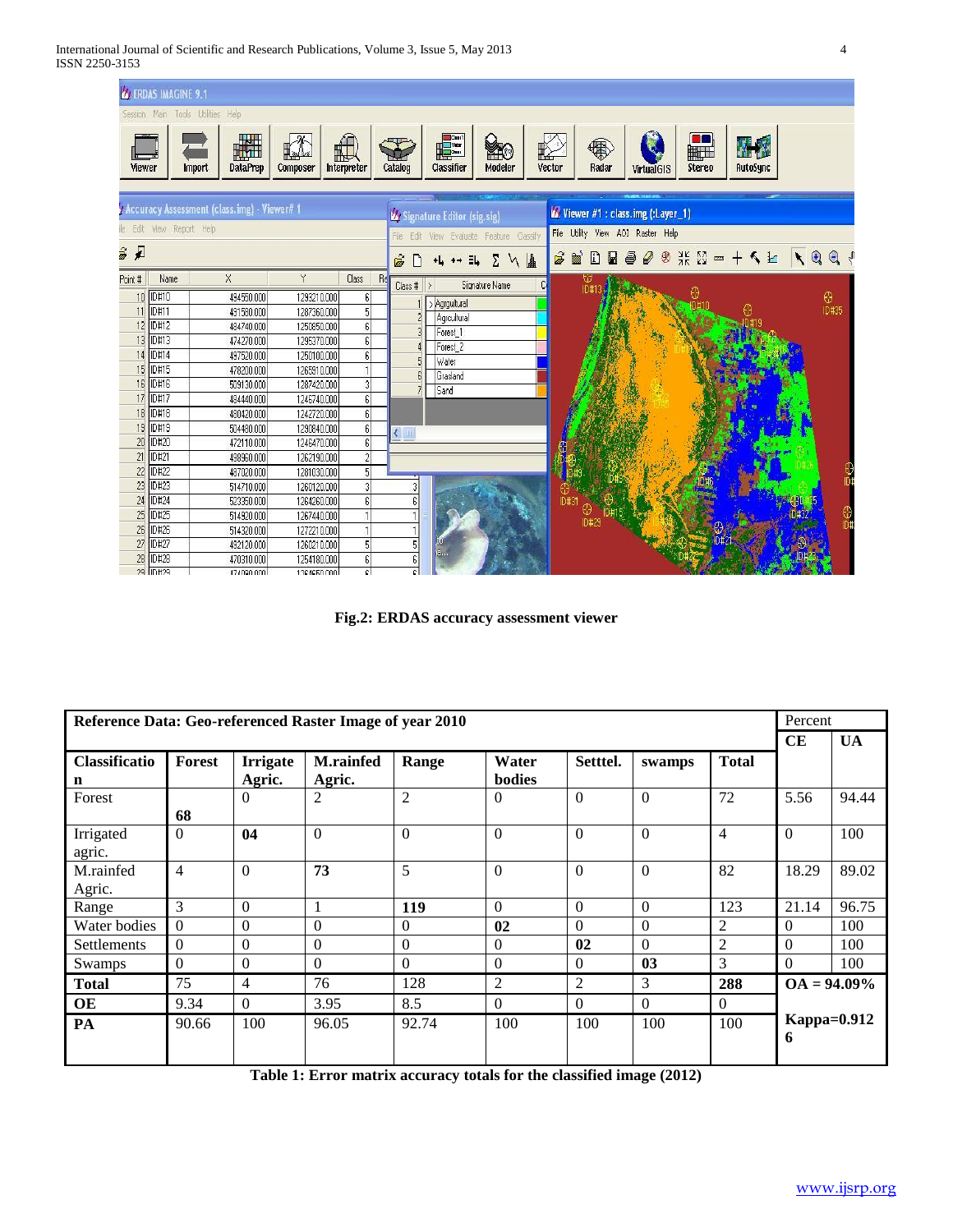International Journal of Scientific and Research Publications, Volume 3, Issue 5, May 2013 5 ISSN 2250-3153

#### IV. RESULTS AND DISCUSSION

 Table (1) which is shown above represents data of the results of accuracy assessment of SPOT-5 and field survey during 2010. It shows:

- Overall accuracy (OA), Kappa statistics (KS). Omission error (OE), Commission error (CE), Producer accuracy (PA) and User accuracy (UA).
- Overall accuracy =  $(68+4+73+119+2+2+3)/(68+2+2+4+4+73+5+119+1+3+2+2+3) = 271/2988 = 94.09\%$

| $288(68+4+73+119+2+2+3) - [(72x75)+(4x4)+(82x76)+(123x128)+(2x2)+(123x128)+(2x2)n(2x2)+(2x3)]$ |
|------------------------------------------------------------------------------------------------|
| $(288)^{2} - [(72x75) + (4x4) + (82x76) + (123x128) + (2x2) + (2x2) + (2x3)]$                  |

 $= 451131/56027 = 0.9126$ 

ĸ

 To evaluate the accuracy of the classification system, (288) reference test pixels are identified (please refer to Appendix C). The classified image of 2010 is verified with digital (LU) and (LC) maps. The assessment showed an overall accuracy derived from the stratified random sampling method for the 2010 classified images is 94.04% with an overall kappa statistic of 0.91,26.

 Considering the categories accuracy, the stratified random method provided very high accuracy assessment in irrigated agriculture, water bodies, settlements and swamps, each with an accuracy of 100%. It also provided high accuracy of 96.05%, 92.74%, 90.66 % for mechanized rain-fed farming, rangelands and forest lands respectively. This reduction in accuracy is due to the similarity between range land grasses and the follow lands in the mechanized rain-fed farming. Moreover, the open forest vegetation is similar to range vegetation, thus conversion occurred between these (LU) and (LC) categories. Similar studies displayed different accuracy assessment. This is because the probability that a reference pixel correctly classified is determined by the producer's accuracy. The probability that a classified pixel from the (LC) map accurately corresponds with the referenced data is determined by the user's accuracy (Jensen, 2005), while the Khat Coefficient (K) or Kappa statistic measures the difference between the true agreement of classified map and chance agreement of random classifier compared to reference data (Lillesand et al., 2004). It is stated that Kappa values of more than 0.80 indicate good classification performance. Kappa values between 0.40 and 0.80 indicate moderate classification performance and Kappa values of less than 0.40 indicate poor classification performance (Jensen, 2005, Lillesand et al., 2004). Based on this judgment, this study has proved high accuracy assessment for the map of 2010. However, similar accuracy assessment are computed in different studies, among these a study by Doxani, etal., (2006) to investigate urban land cover change detection of Thessaloniki, a city in the north part of Greece during 2003 - 2006. Where Object- Oriented classification approach was used. The result showed an overall accuracy and Kappa coefficient of 70-75% and 65% respectively. Lucy (2011) studied change detection in Wanjohi area, Kenya. Object – oriented image classification was carried out using ERDAS imagine objective. An overall accuracy of about 88.33%

was achieved indicating the probability that a randomly selected point on the map was correctly mapped. The tree object accuracy was at 100%. 87. Another study on (LC) and (LU) change in Mbeere District, Kenya was carried out by Peter (2007). Where two (LC) maps corresponding to 1987 and 2000 Landsat images were produced. The overall accuracy of the two maps was above 85% and the overall kappa statistics was above 0.81. Different (LC) classes had differing producer's and user's accuracy levels indicating different levels of omission and commission errors. Woodland in 2000 had the lowest producer's accuracy of 74.4%, while settlement in 2000 user's accuracy of 77.8 % was the lowest.

 A pixel accurate classified: it is a comparison to a reference, determines probability that a pixel represents

 The total accuracy is measured by calculating the proportion class pixel relative to total tested number of

the class for which it has been assigned.

pixel (Total =Total corrected/Total tested)

#### V. CONCLUSION AND RECOMMENDATION

 The goals of accuracy assessment can be expanded beyond consideration of the nature and frequency of errors in maps to include assessment of the magnitude of those errors and alternative measures of their frequency.

 The result in general showed that there was considerable and urgent need to compare the information on the map with what is on the ground in order to avoid repeated mistakes and misinformation when dealing with map.

 The satellite remote sensing, GPS and GIS technology helped to overcome the limitations of manual system. This technique has been useful to supply temporal and synoptic data of high quality in advance of land use, land cover mapping. This has also helped to monitor natural calamities as floods and drought.

 The use of accuracy assessment in thematic maps can improve lands use, land cover characterization by allowing explicit acknowledgement of heterogeneity within map units and scale.

 Based on these finding the following recommendation can be stated:

1- Developing national standard and national reference for assessing maps.

2- Researchers must use modern techniques and some more global analytical modules to assess and evaluates the maps.

3- Map accuracy linked to other factors must be taken when evaluation and design map muddle.